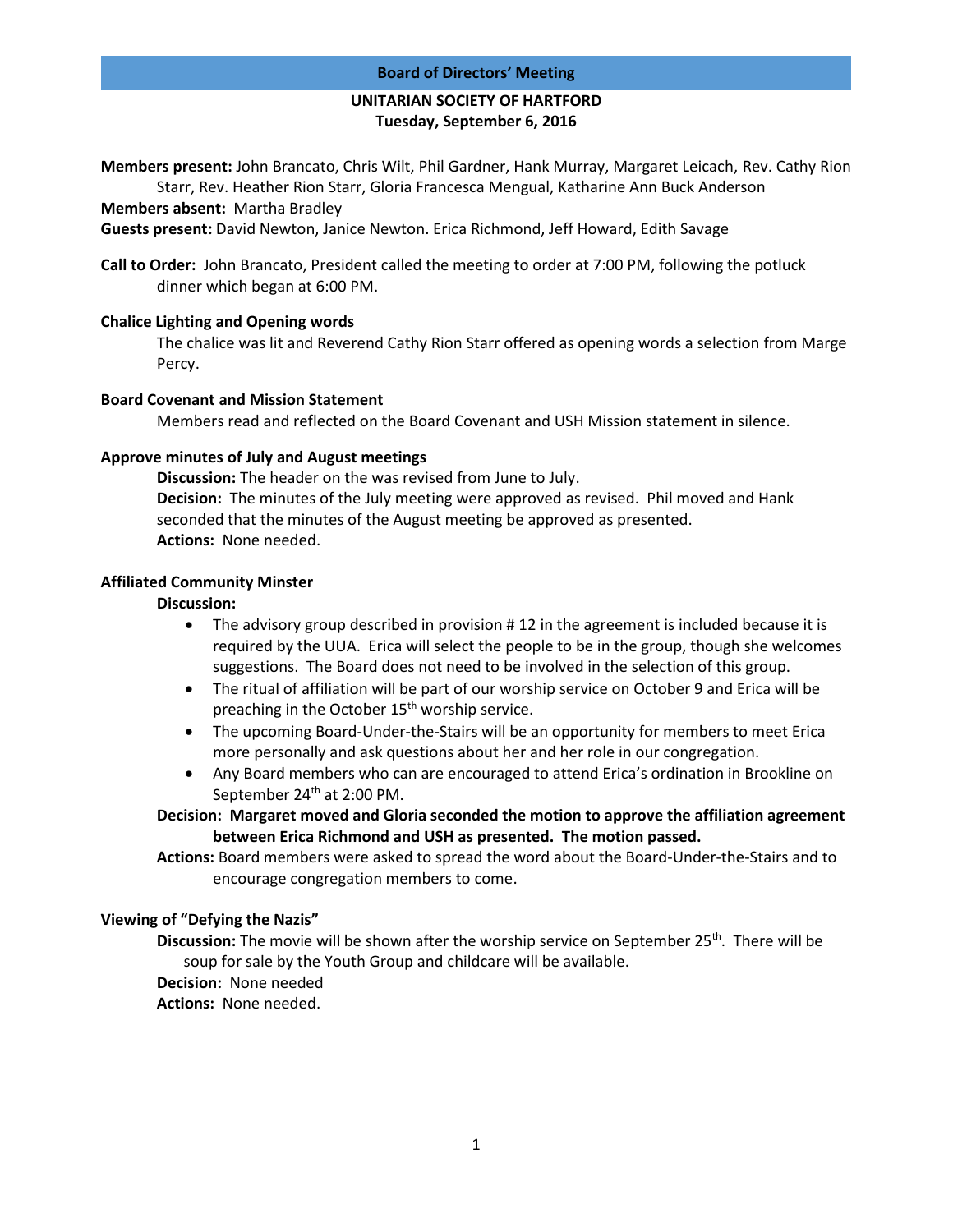# **UNITARIAN SOCIETY OF HARTFORD Tuesday, September 6, 2016**

### **Ministers' Report**

**Discussion:** Ingathering Sunday is rapidly approaching. **Decision:** None needed

## **Actions:**

- Board members were reminded to get their bios to Brian Harvey in for the OOS for Ingathering Sunday.
- Phil Gardner will update the bulletin board in Fellowship Hall lobby, using material from Brian Harvey.

#### **Update on Hearing Loop**

### **Discussion:**

- David Newton reported that B&G is getting bids from two vendors and they anticipate a cost of just under \$7,500 to wire the sanctuary on both sides, involving some work on thee very edges of the carpet.
- This plan will provide coverage for about 97% of the sanctuary and for 2 devices which can be used by those without hearing aids to test the system and also by those with hearing aids which don't have the appropriate setting to take advantage of the hearing loop.
- B&G and AIM will get information out to those with hearing aids about going to their hearing aid provider to get it set up properly to take advantage of the hearing loop.
- The system should be available for use in the very near future.
- **Decision:** None needed.

**Actions:** None needed.

#### **New Board Manuals**

**Discussion:** Rev. Heather distributed the new manuals and encouraged everyone to put their name on their own manual, add material as it arises BUT keep the sections in the same order so we can all find things at the same time when we need to for reference. It was noted that having a copy or copies in the library would be helpful.

**Decision:** None needed.

**Actions:** None needed.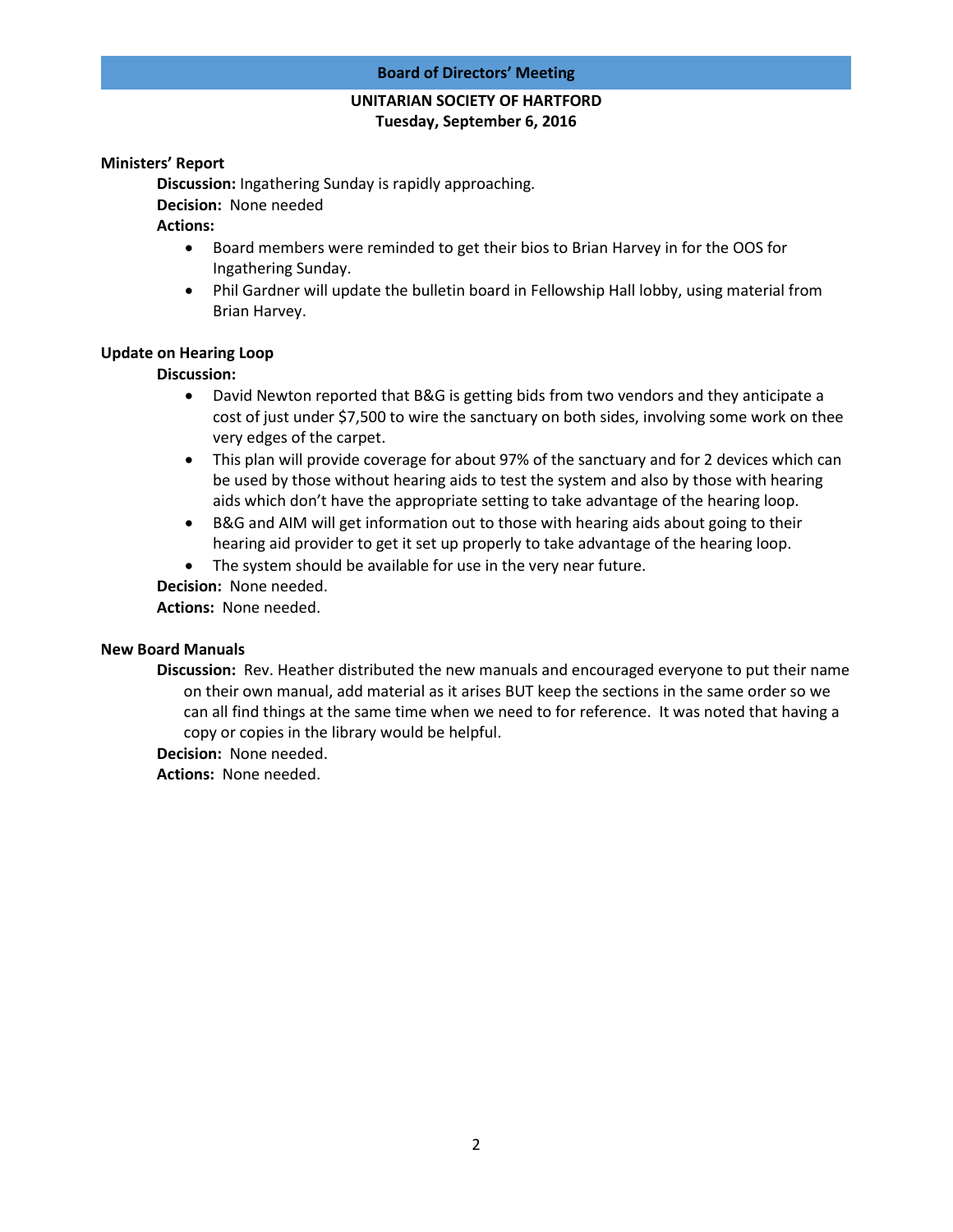# **UNITARIAN SOCIETY OF HARTFORD Tuesday, September 6, 2016**

### **Board Presence at Memorial Services,**

- **Discussion:** It is important to have as much Board presence as possible at memorial services for members. The minimal goal would be to have at least one Board member present, even if the person whose service it is is minimally known to the congregation, e.g. a family member or friend of a member. Upcoming services include Carolyn Cartland's on September  $7<sup>th</sup>$ , Al Angelbeck's sometime in September, the Garvais' in October after a worship service, and Ted Space's sometime in November.
- **Decision:** We will ask the Caring Network to notify the Board President when a memorial service is scheduled and Revs**.** Cathy and Heather will also notify the President, just in case. The Board President will then notify all Board members via email and Board members will respond as to whether or not they can go to the particular service.

### **Actions:**

- John and/or the ministers will notify the Caring Network of this plan.
- Board members will encourage and model the expectation that as many members as possible will attend memorial services, irrespective of the extent of their connection to the person being memorialized.

## **Proposed Change in Youth Advisor Role at USH**

**Discussion:** The ministers, in consultation with staff, propose that we modify the staffing and budget for RE in response to the following:

- We now have enough young people to offer a Coming-of-Age program. We haven't allocated anything in the RE budget for this in recent years because we didn't have enough participants to run it. Happily, now we do so we need to include this in our budget.
- John Bengston will continue heading up the soup project as a volunteer, but will otherwise be stepping back from his role as Youth Group Advisor.
- Rayla will assume a larger role in working with the Youth Group and the Youth Group Advisor role will be eliminated.
- The financial net result of these changes is to free up some funds which can be reallocated to better meet the needs of the congregation.
- **Decision: Phil moved and Gloria seconded a motion to (1) increase Rayla's hours and scope of duties to include work with the Youth Group; (2) eliminate the role of Youth Group advisor as it has existed to this point, and (3) hire someone to provide support to Rayla 6 hours per month (including assisting her twice per month on Sunday mornings), and to the ministers 6 hours per month**

**Actions:** The ministers and staff will implement these changes.

### **Semi-Annual Congregational Meeting on January 8, 2017**

**Discussion:** The Board brainstormed ideas about the theme and focus of the meeting, including the following thoughts:

- It should be enjoyable and energizing, rather than meeting-like.
- The congregation could participate in visioning goals for the stewardship campaign.
- We could have presentations by the Councils.
- We could present the plan for the ministers' parental leave.

# **Decisions:** None needed.

**Actions:** Hank will ask the Council Chairs to gather input from their Councils as to what they might want to / be able to do.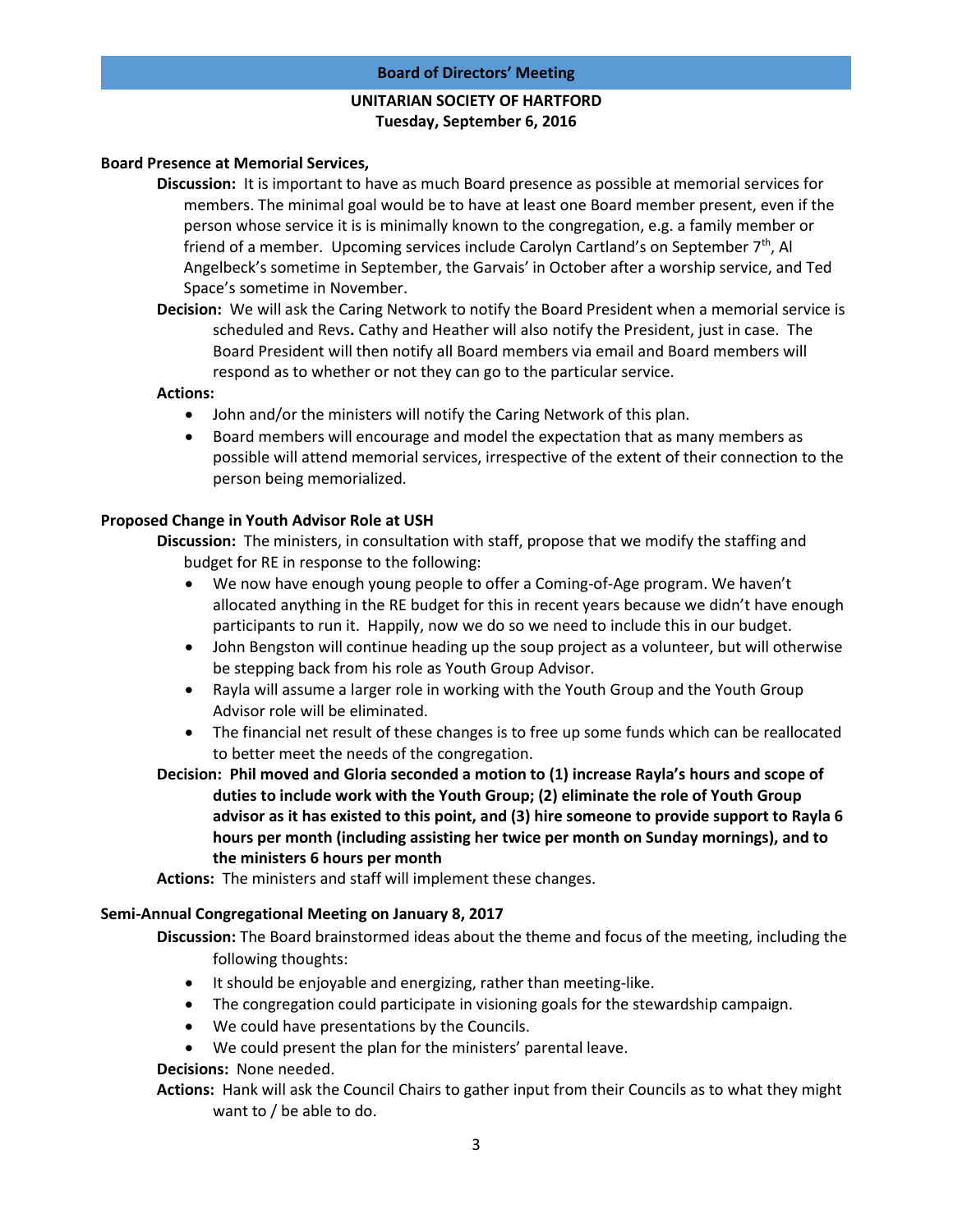# **UNITARIAN SOCIETY OF HARTFORD Tuesday, September 6, 2016**

### **Fundraising Policies**

- **Discussion:** Jeff Howard distributed: (a) the draft Memorandum of Understanding between UUSE and Solarize Connecticut; and (b) Project 2 from the Green Sanctuary re-accreditation application. He then provided an overview of the proposed project that the Green Sanctuary SubCouncil is asking the Board to endorse.
	- The goal is to encourage more households to convert to solar energy, focusing on households within USH and the immediate neighbourhood of the Meeting House.
	- Solarize Connecticut is vetting potential vendors and will select one for this project with faith communities. The company who installed our solar panels is one of the bidders.
	- There is no cost to the USH budget for this project.
	- John asked Jeff to have the Green Sanctuary SubCouncil come up with outcome measures for the success of the project. Jeff suggested something like "10 households signed up".
	- Hank suggested that having estimates of the cost per household would be helpful in coming up with an estimate of the number of households that might be expected to sign on.
	- Rev. Heather noted that this is only one of the recent proposals highlighting a lack of clarity in our policies about when, how and by whom congregants should be solicited within the Meeting House (e.g. during coffee hour) to purchase goods or services. We *do* have written policies which have not been referred to, have been followed inconsistently, and which need review, clarification, and probably updating.
- **Decisions: Hank moved and Margaret seconded a motion to suspend the fundraising policy for one year while we review it, but track carefully what fundraising is done by whom for what so that we will have that information available in order to make a more thoughtful decision next year.**
- **Actions:** Phil will talk with Linda and come up with a plan to collect this information as systematically as possible.

### **USH Support and Promotion of Solarize with Faith**

**Discussion:** Jeff Howard presented the Memorandum of Understanding for approval by the Board.

- The Board asked for the following change to be made: Line 2 in Item #2 will be revised to read: "…support such as USH members and friends working with…"
- Jeff agreed to ensure than any tabling by the vendor will occur elsewhere other than Fellowship Hall or on the lower level.
- It was noted that we will also need a MOU with the vendor who is selected.

**Decisions: Hank moved and Phil seconded a motion to approve the MOU in concept, subject to receipt of a revised MOU at the October meeting. The motion passed with 3 votes yes, 1 vote no, and 1 abstention.**

**Actions:** Jeff will bring the revised MOU to the October meeting for a vote.

### **Comments from Visitors**

Janice Newton asked what was going to happen regarding quarterly reports from the Councils. David Newton distributed Ed Richardson's document on our trees and suggested that we ask Ed to offer tours of our trees.

**Decisions:** None needed

**Actions:** None needed.